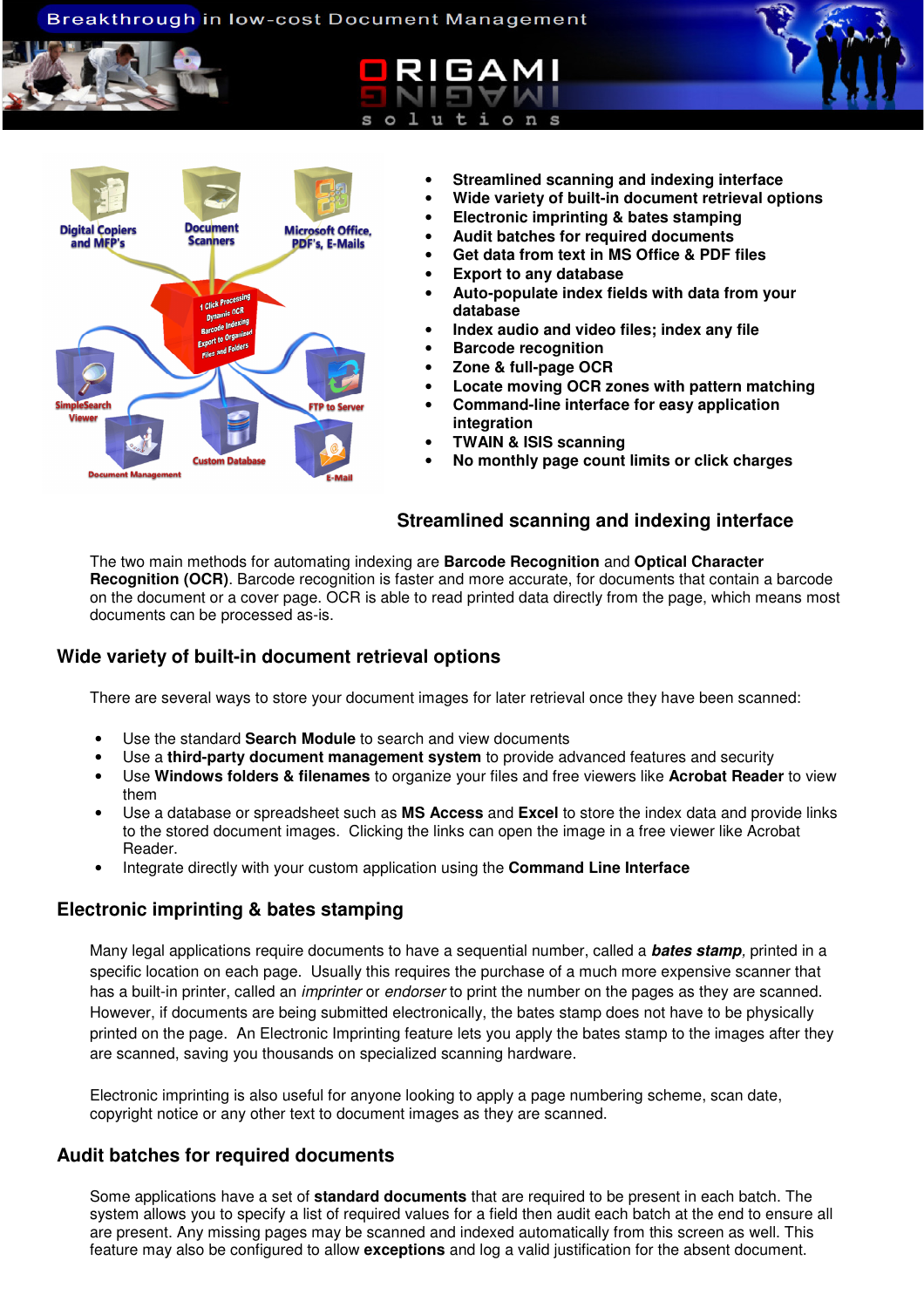# **Get data from text in MS Office & PDF files**

The template and dictionary matching capabilities can be used to extract index information from the text of existing **MS Office** and **PDF** files, or any file with an accompanying TXT file. Will search the document for matches on unique patterns and value lists, then index the document with the matching data. Zone coordinates can be set to limit the search area to pre-defined regions on standard forms. The result is a **fully automated** indexing and renaming process for all your electronic documents!

Lets you process **any type of file** on your computer. Documents can be **opened automatically in their default application** when they are indexed. Quickly type index field data, that can be used to organize the files into subfolders and **structured filenames** for browsing and searching on your network, or uploaded to your document/content management system or custom business application.

### **Index audio and video files; index any file**

If the file has an accompanying text file (\*.TXT) with the same name, the text in that file can be used for index field extraction, fully automating the process.

Indexed files can then be quickly searched with **SharePoint** and **Google** search engines.

# **Export to any database**



Open database integration allows you to map index fields to fields in any database table. It can be configured to create new records, update existing ones or retrieve them for viewing.

### **Auto-populate index fields with data from your database**

The **Autofill** feature is an easy way to associate many index fields with one document without retyping data that already exists in another database. Autofill uses a database **lookup** to retrieve records that match a key value\*. Blank index fields are then filled in automatically with the data from this lookup. The result is a document database with many different possible search fields, of which only one needed to be entered during scanning.

\*The key field may be typed by the user, or it may be read from the document automatically using **barcode recognition** or **OCR**.

### **Barcode recognition**

The barcode recognition engine has been upgraded to provide much higher accuracy on images with poorquality barcodes, such as faxes, dot-matrix printouts and scans that are too light or dark.

- Read barcodes embedded in **PDF** files
- Read barcodes printed on scanned paper documents
- Automatically rename files based on barcodes
- Export barcode data to **CSV** file or any database
- Separate multi-page documents with cover pages
- Recognize **PDF417** and DataMatrix **2D** barcodes
- Recognize 22 common 1D barcode formats
- Code 39, Codabar, UPC, Code 128, EAN 13, 2 of 5, PostNet, etc.
- Lookup barcode values in a database for additional data

# **Zone & full-page OCR**

Zone OCR is used to read document indexes or tags from text on the page. Zone OCR is a great way to automate the data entry associated with scanning documents